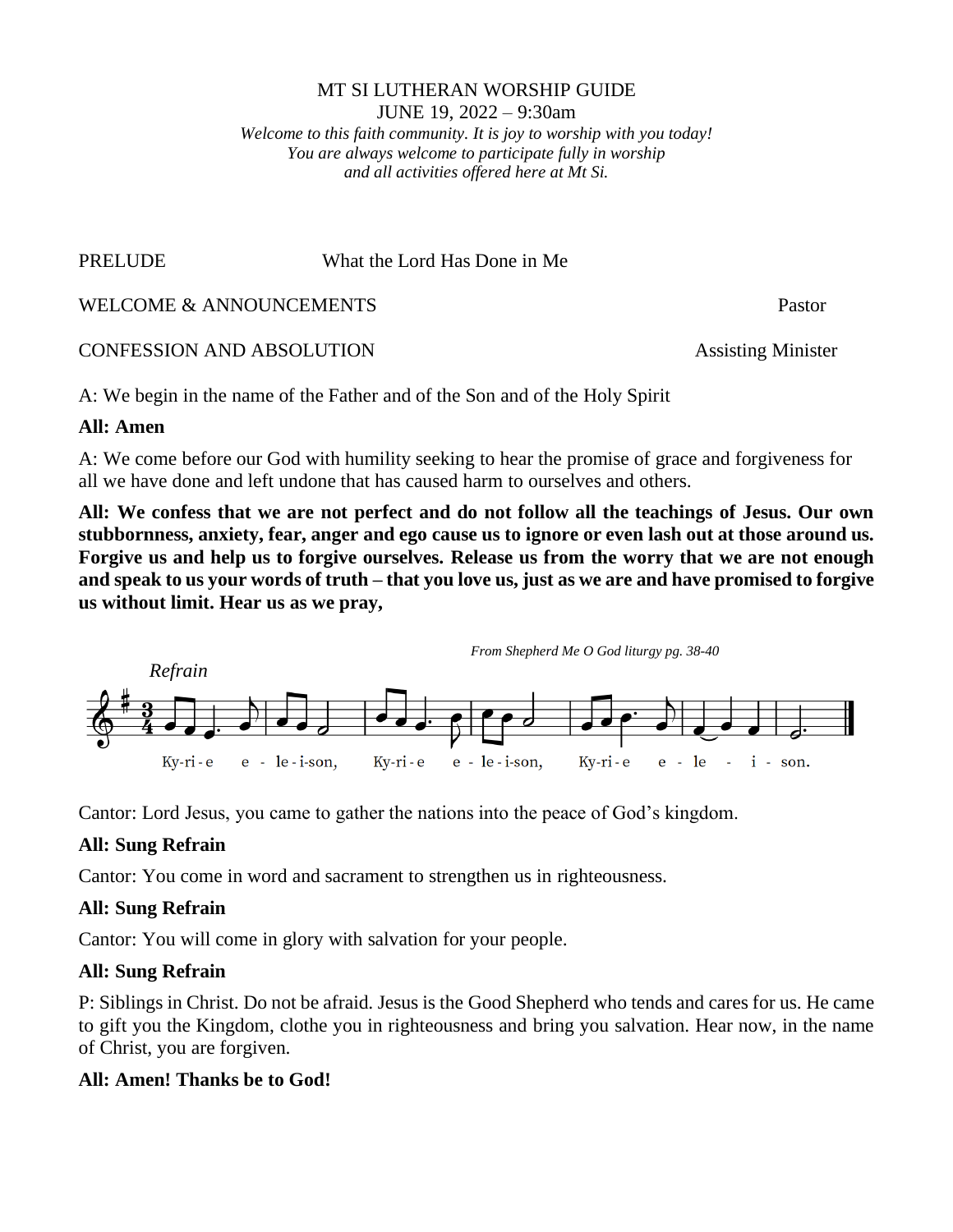

Music: ARGENTINE SANTO, Argentine traditional English text © 2020 Augsburg Fortress

## PRAYER OF THE DAY Lector

O Lord God, we bring before you the cries of a sorrowing world. In your mercy set us free from the chains that bind us, and defend us from everything that is evil, through Jesus Christ, our Savior and Lord.

# **All: Amen.**

## CHILDREN'S MESSAGE John G

FIRST LESSON 1 Kings 19:1-15a Lector

L: Our first lesson comes from 1 Kings.

1 Ahab told Jezebel all that Elijah had done, and how he had killed all the prophets with the sword. 2 Then Jezebel sent a messenger to Elijah, saying, "So may the gods do to me, and more also, if I do not make your life like the life of one of them by this time tomorrow." 3 Then he was afraid; he got up and fled for his life, and came to Beer-sheba, which belongs to Judah; he left his servant there. 4 But he himself went a day's journey into the wilderness, and came and sat down under a solitary broom tree. He asked that he might die: "It is enough; now, O LORD, take away my life, for I am no better than my ancestors." 5 Then he lay down under the broom tree and fell asleep. Suddenly an angel touched him and said to him, "Get up and eat." 6 He looked, and there at his head was a cake baked on hot stones, and a jar of water. He ate and drank, and lay down again. 7 The angel of the LORD came a second time, touched him, and said, "Get up and eat, otherwise the journey will be too much for you." 8 He got up, and ate and drank; then he went in the strength of that food forty days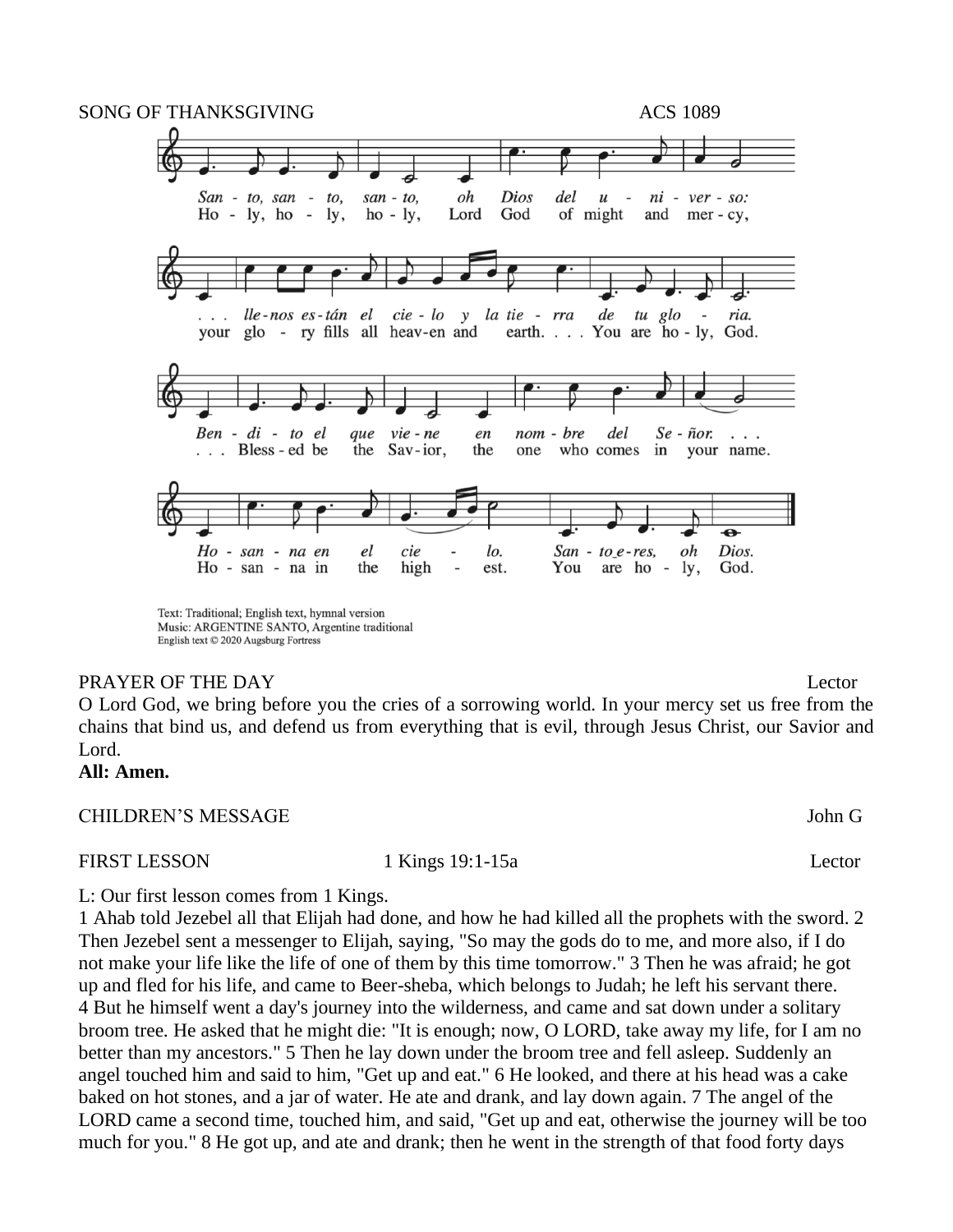and forty nights to Horeb the mount of God. 9 At that place he came to a cave, and spent the night there. Then the word of the LORD came to him, saying, "What are you doing here, Elijah?" 10 He answered, "I have been very zealous for the LORD, the God of hosts; for the Israelites have forsaken your covenant, thrown down your altars, and killed your prophets with the sword. I alone am left, and they are seeking my life, to take it away." 11 He said, "Go out and stand on the mountain before the LORD, for the LORD is about to pass by." Now there was a great wind, so strong that it was splitting mountains and breaking rocks in pieces before the LORD, but the LORD was not in the wind; and after the wind an earthquake, but the LORD was not in the earthquake; 12 and after the earthquake a fire, but the LORD was not in the fire; and after the fire a sound of sheer silence. 13 When Elijah heard it, he wrapped his face in his mantle and went out and stood at the entrance of the cave. Then there came a voice to him that said, "What are you doing here, Elijah?" 14 He answered, "I have been very zealous for the LORD, the God of hosts; for the Israelites have forsaken your covenant, thrown down your altars, and killed your prophets with the sword. I alone am left, and they are seeking my life, to take it away." 15 Then the LORD said to him, "Go, return on your way to the wilderness of Damascus; when you arrive, you shall anoint Hazael as king over Aram. **All: Thanks be to God.**

# GOSPEL LESSON Luke 8:26-39 Pastor The Gospel lesson comes from Luke the 8th chapter.

**All: Glory to you O Lord.**

26 Then they arrived at the country of the Gerasenes, which is opposite Galilee. 27 As he stepped out on land, a man of the city who had demons met him. For a long time he had worn no clothes, and he did not live in a house but in the tombs. 28 When he saw Jesus, he fell down before him and shouted at the top of his voice, "What have you to do with me, Jesus, Son of the Most High God? I beg you, do not torment me" — 29 for Jesus had commanded the unclean spirit to come out of the man. (For many times it had seized him; he was kept under guard and bound with chains and shackles, but he would break the bonds and be driven by the demon into the wilds.) 30 Jesus then asked him, "What is your name?" He said, "Legion"; for many demons had entered him. 31 They begged him not to order them to go back into the abyss.

32 Now there on the hillside a large herd of swine was feeding; and the demons begged Jesus to let them enter these. So he gave them permission. 33 Then the demons came out of the man and entered the swine, and the herd rushed down the steep bank into the lake and was drowned.

34 When the swineherds saw what had happened, they ran off and told it in the city and in the country. 35 Then people came out to see what had happened, and when they came to Jesus, they found the man from whom the demons had gone sitting at the feet of Jesus, clothed and in his right mind. And they were afraid. 36 Those who had seen it told them how the one who had been possessed by demons had been healed. 37 Then all the people of the surrounding country of the Gerasenes asked Jesus to leave them; for they were seized with great fear. So he got into the boat and returned. 38 The man from whom the demons had gone begged that he might be with him; but Jesus sent him away, saying, 39 Return to your home, and declare how much God has done for you. So he went away, proclaiming throughout the city how much Jesus had done for him. The Word of the Lord.

**All: Praise to you, O Christ.** 

SERMON Pastor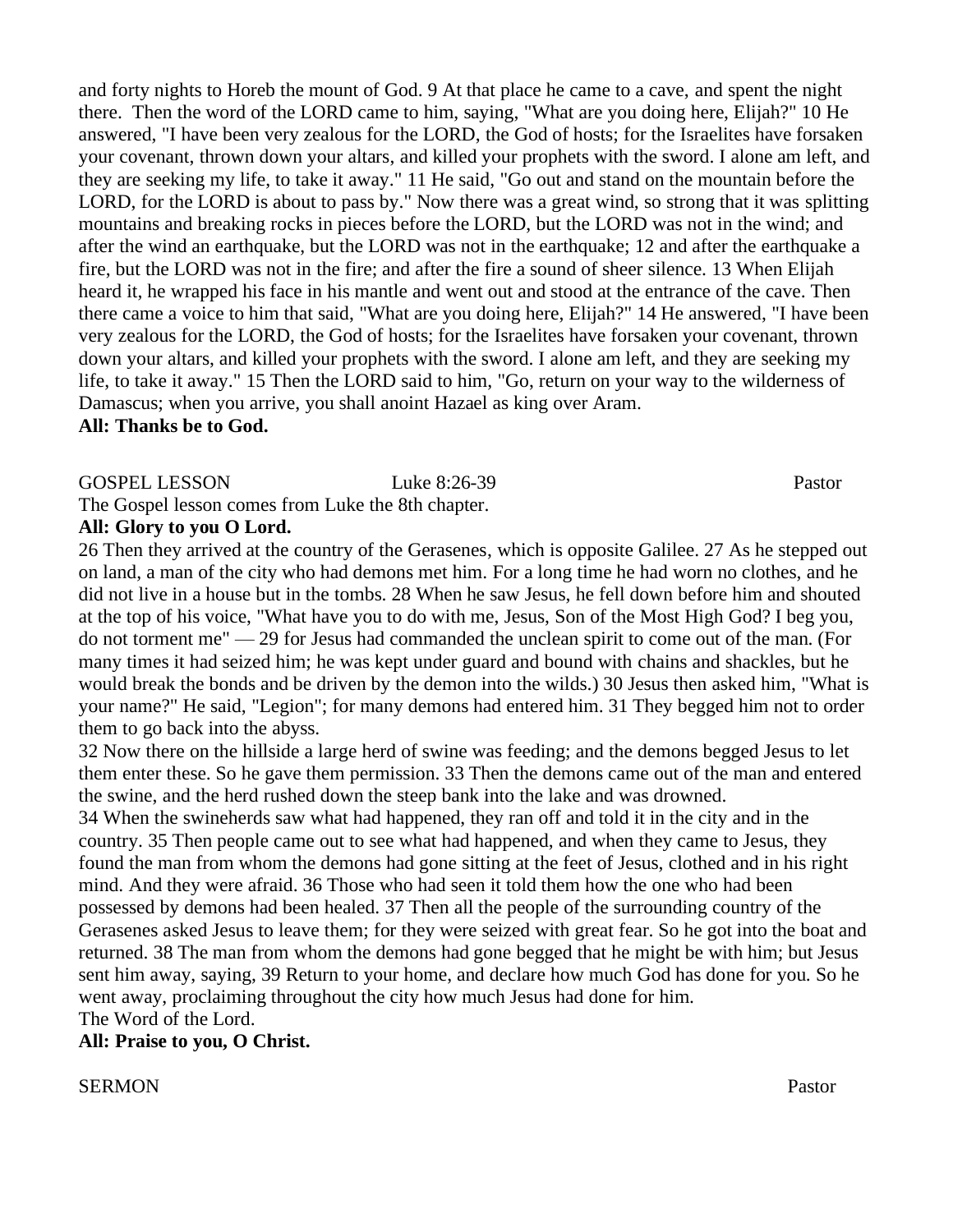

Text: Horatio G. Spafford, 1828-1888 Music: VILLA DU HAVRE, Philip P. Bliss, 1838-1876

PRAYERS Assisting Minister

*The Assisting Minister will offer prayer petitions. At the close of each petition they will say, "Lord in your mercy." Please respond with, "hear our prayer,"* 

PEACE Assisting Minister

A: The peace of Christ be with you always!

## **All: And also with you!**

A: please share a sign of peace with one another. You may offer a wave or word of greeting, whatever is most comfortable for you. If you are watching from home, please share a word of peace in the comments.

## COMMUNION

P: The Lord be with you. **All: And also with you**

P: Lift up your hearts. **All: We lift them to the Lord**

P: Let us give thanks to the Lord, Our God

**All: It is right to give our thanks and praise.**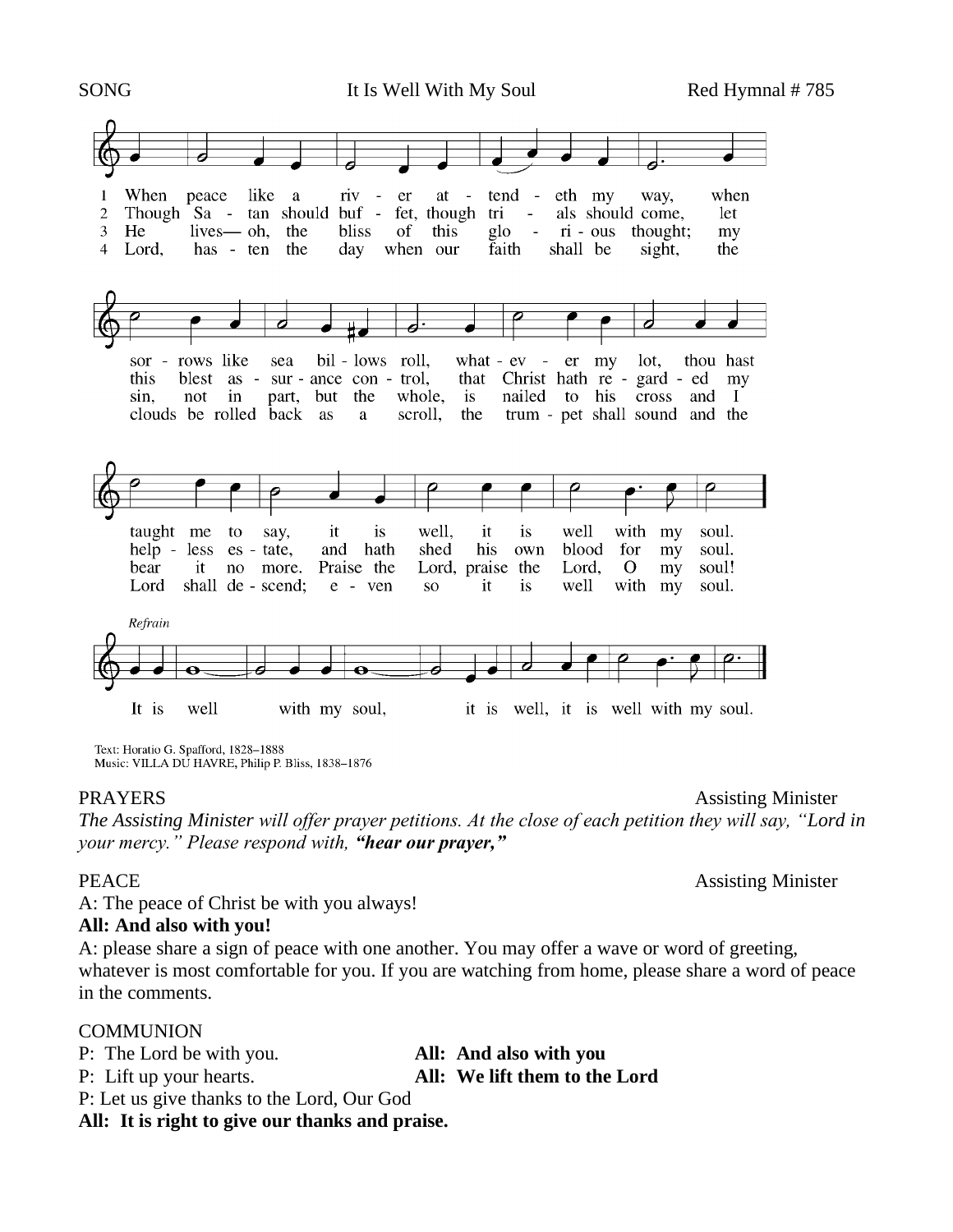P: In the night in which he was betrayed, our Lord Jesus took bread...Do this for the remembrance of me. Again after supper, he took the cup...Do this for the remembrance of me. Lord, you are holy indeed...let us proclaim the mystery of faith.

## **All: Christ has died, Christ is risen, Christ will come again.**

Send now your Holy Spirit upon this bread and wine and all who gather at your table. By your Spirit strengthen and enliven us that we might serve all in hunger and want; and make of us the body of your Son, through whom all glory and honor is yours, with the Holy Spirit, in your holy Church, now and forever. **All: Amen**

Let us pray as Jesus taught us: **Our Father, who art in heaven, hallowed be thy name. Thy kingdom come, thy will be done, on Earth as it is in Heaven. Give us this day our daily bread and forgive us our trespasses, as we forgive those who trespass against us, and lead us not into temptation, but deliver us from evil. For thine is the kingdom and power and the glory forever and ever. Amen**

P: Come to the banquet, for all now is ready!

All those watching from home, hear now these words to you, "This is the body of Christ, take and eat." *Please consume your bread or wafer* "This is Christ, given for you, take and drink." *Please consume your drink*

Those gathered in person are welcome to come forward to receive the communion elements. Pre-packaged communion is available upon request.



Text: John Folev, st, b. 1939

Music: ONE BREAD, ONE BODY, John Foley, sr

Text and music © 1978 John B. Foley, SJ and OCP Publications, 5536 NE Hassalo, Portland, OR 97213. All rights reserved. Used by permission.

Duplication in any form prohibited without permission or valid license from copyright administrator.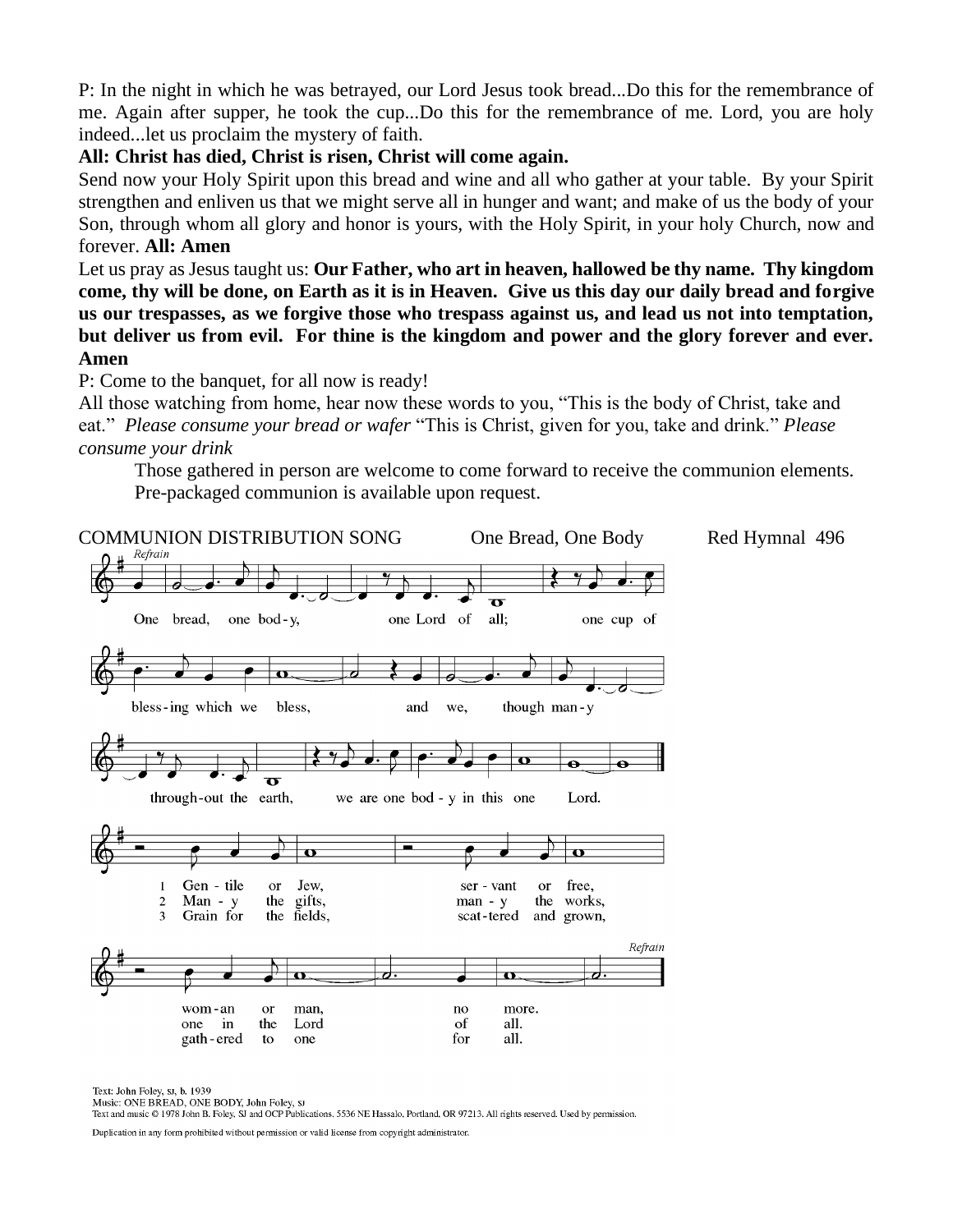### PRAYER Pastor

Let us pray together, **We give you thanks, generous God, for in this bread and cup we have tasted the new heaven and earth where hunger and thirst are no more. Send us from this table as witnesses to the resurrection, that through our lives, all may know life in Jesus' name. Amen.**



Verse 1 – God is my shepherd, so nothing shall I want, I rest in the meadows of faithfulness and love, I walk by the quiet waters of peace. *Refrain*

Verse 3 – Though I should wander the valley of death, I fear no evil for you are at my side, your rod and your staff, my comfort and my hope. *Refrain*

Verse 5 – Surely your kindness and mercy follow me all the days of my life; I will dwell in the house of my God forever more. *Refrain*

### BLESSING



Text: Stopford A. Brooke, 1832-1916, alt. Music: SALZBURG, Jakob Hintze, 1622-1702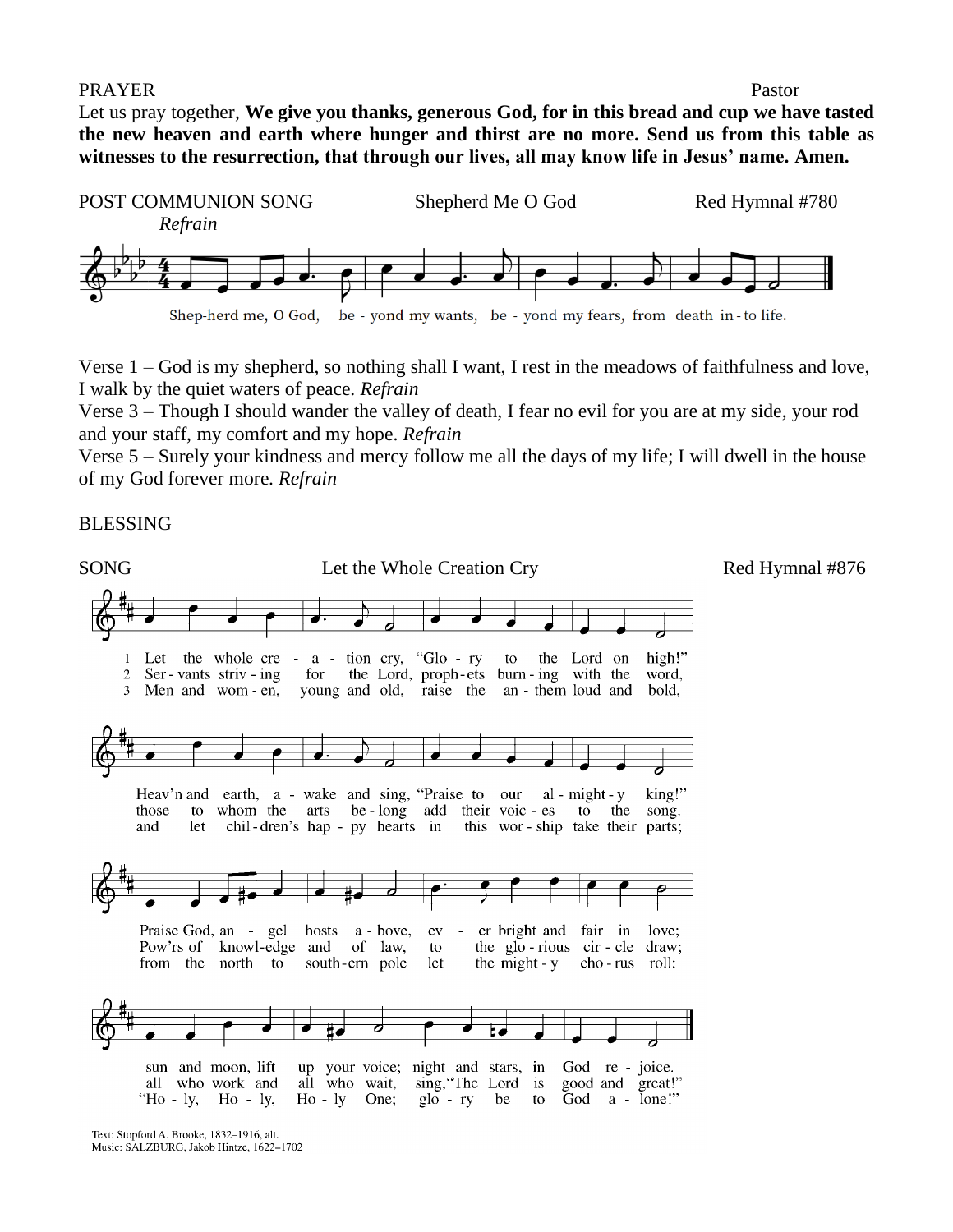## DISMISSAL P: Go in peace, share the good news! **All: Thanks be to God!**

Evangelical Lutheran Worship Liturgies License. Copyright 2006. Used by permission of Augsburg Fortress under license #SB166150 Permission to podcast / stream the music in this service obtained from ONE LICENSE, License #A-706806. All rights reserved. Permission to podcast/stream music in this service obtained from CCLI, License #A-21173773. All rights reserved. Permission to print music in this service obtained from CCLI, License #A-1157066. All rights reserved \*\*\*\*

\*\*\*\*

### Serving Today – June 19th

Assisting Minister: Jack B. Lector: Ed B. Communion Assistant: Courtney A. Ushers: Ed and Janey B. AV/Sound: Terry and Mike Accompanist: Dave S.

Assisting Minister: Marlin O. Lector: TBD Communion Assistant: Rosemary H. Ushers: Mike H. AV/Sound: Terry and Mike Accompanist: Dave S.

Serving Next Week – June 26th

## **Church Contact Information**

Website – [www.mtsilutheran.org](http://www.mtsilutheran.org/) Office Email – mtsilutheran@mtsilutheran.org The office is open Monday and Thursday from 10-12pm Main Office: 425-888-1322 For Pastor use extension 302 pastor@mtsilutheran.org For John G. use extension 304 cyf@mtsilutheran.org Mailing Address: PO Box 487 North Bend, WA 98045

### **Announcements**

**Thirsty for Theology** meets next on July  $7<sup>th</sup>$  @ the Parsonage, 7pm. Contact: Pastor

**Men's Bible Study** meets every Saturday @ 9am at Little Si Restaurant in North Bend. This group discusses the upcoming Sunday scripture lessons. Contact: Ed B. or Dave S.

**Women's Bible Study** meets every Monday @ Mt Si Lutheran in the Fellowship Hall at 12:30pm. This group is studying the book of Joshua. Contact: Vivian Waid.